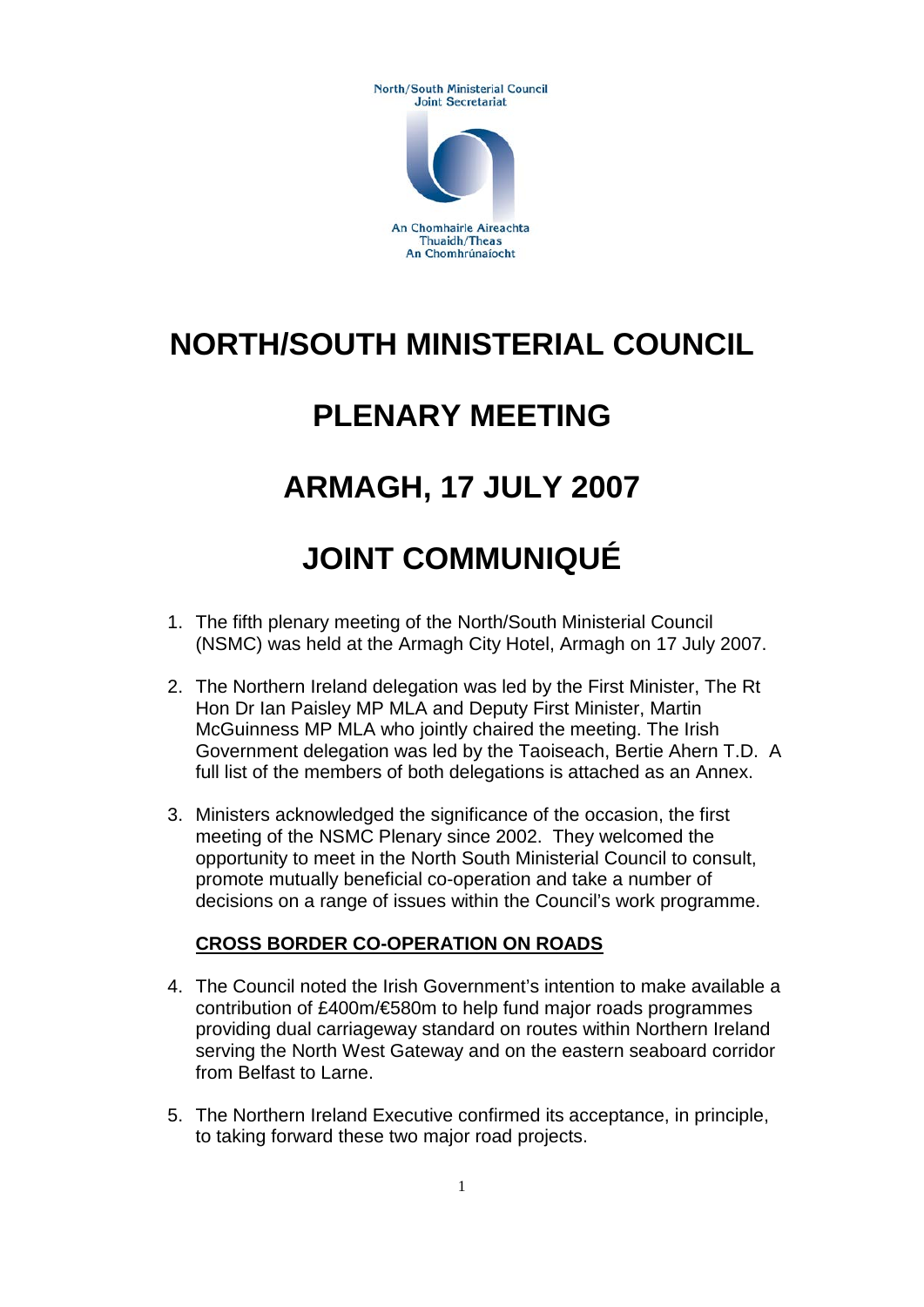- 6. The road project from Belfast to Larne will be taken forward by the Northern Ireland Executive and its agencies.
- 7. The route serving the North West Gateway will be taken forward in line with funding and accountability, planning, management and delivery arrangements agreed between the Irish Government and the Northern Ireland Executive.
- 8. Relevant Ministers will take forward the necessary steps to progress this project, including the early commencement of a route corridor study.

#### **PROPOSED RESTORATION OF THE CLONES – UPPER LOUGH ERNE SECTION OF THE ULSTER CANAL**

- 9. The Council agreed to proceed with the restoration of the section of the Ulster Canal between Clones and Upper Lough Erne in the light of the Irish Government's offer to cover the full capital costs of the project.
- 10.Waterways Ireland, a North/South Implementation Body, will be responsible for the restoration of this section of the Canal and, following restoration, for its management maintenance and development principally for recreational purposes.
- 11.Relevant Ministers, meeting in the NSMC Inland Waterways Sector will agree plans to take forward this restoration work, including details of funding arrangements, and will report on progress to NSMC Plenary meetings.

#### **WORK OF THE NORTH/SOUTH MINISTERIAL COUNCIL**

12. The Council received a report from the Joint Secretaries on the work of the NSMC since 2002. It noted that the work of the North/South Implementation Bodies and Tourism Ireland had continued and expressed its appreciation to the Boards and staff for their contribution. The Council also noted the mutually beneficial co-operation taken forward between Ministers and Departments in the Areas for Cooperation.

#### **THE ST. ANDREWS AGREEMENT - REVIEW**

13. The Council agreed to take forward the review, provided for in the St. Andrews Agreement, of the North/South Implementation Bodies and Areas for Co-operation. The Review will commence in September 2007 and a final report will be presented to the first NSMC Plenary Meeting in 2008. The Review will be undertaken by a group, including senior officials and an advisory panel of four experts/advisers, two to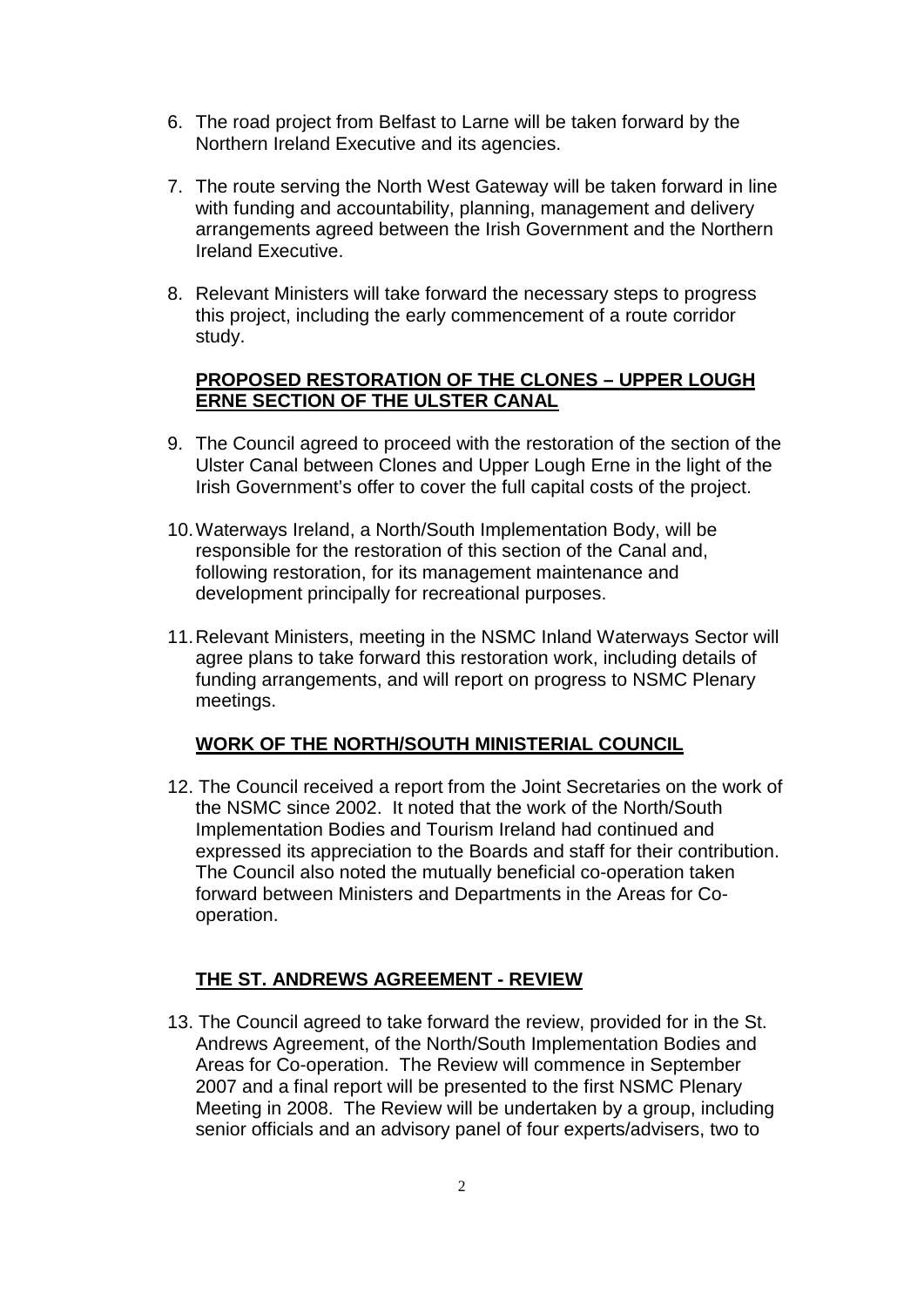be nominated by the Northern Ireland Executive and two to be nominated by the Irish Government.

#### **INDEPENDENT NORTH SOUTH CONSULTATIVE FORUM**

14. The Council noted that the Irish Government will consult the social partners on the North South Consultative Forum. It also noted the review of arrangements for consulting civic society in Northern Ireland and agreed to consider this matter once that review is complete.

#### **NORTH SOUTH PARLIAMENTARY FORUM**

- 15. The Council noted the provisions of the St. Andrews Agreement relating to the North South Parliamentary Forum. It recognised that any development of a joint parliamentary forum is a matter for the Northern Ireland Assembly and the Oireachtas.
- 16. Officials from the two administrations will make contact with the Northern Ireland Assembly and the Houses of the Oireachtas and report back to the NSMC at the earliest opportunity on the prospects for the development of such a forum.

#### **PLANNING FOR FUTURE NSMC MEETINGS**

17. The Council considered and approved a schedule of NSMC meetings to take place over the coming months and agreed that its next meeting, in Plenary format, will be held in Dundalk towards the end of the year.

**Joint Secretariat 17 July 2007**